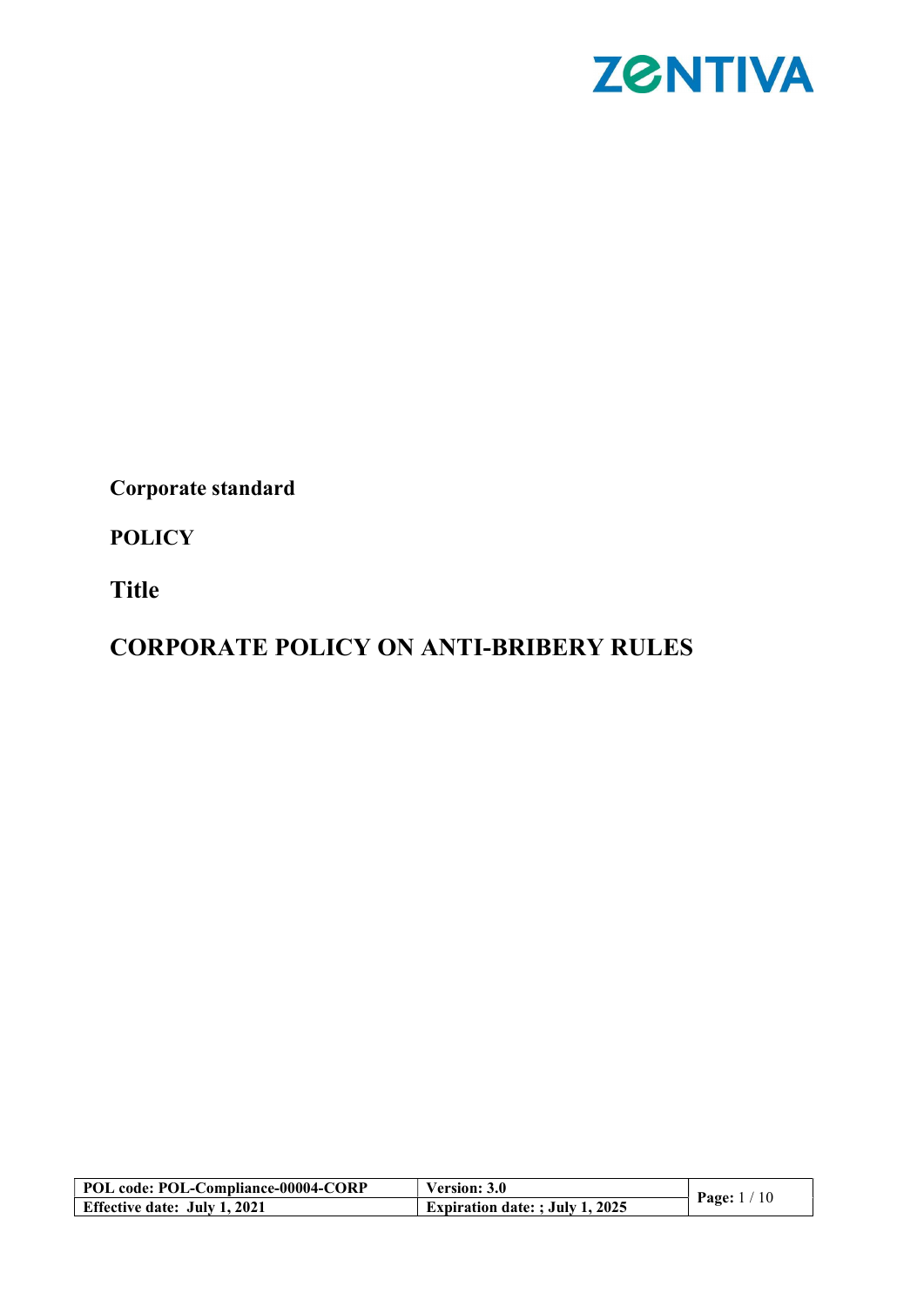

### CONTENT:

| 2  |       |  |
|----|-------|--|
| 3  |       |  |
| 4  |       |  |
| 5  |       |  |
|    | 5.1   |  |
|    | 5.2   |  |
|    | 5.3   |  |
| 6  |       |  |
|    | 6.1   |  |
|    | 6.2   |  |
|    | 6.2.1 |  |
|    | 6.2.2 |  |
|    | 6.2.3 |  |
| 7  |       |  |
| 8  |       |  |
| 9  |       |  |
| 10 |       |  |

# 1 Purpose

The adverse economic and social consequences of bribery and corruption are a major deterrent to development, everywhere in the world.

Zentiva has zero-tolerance for bribery. Zentiva has been engaged for many years in fostering throughout its organization, but also in its relationships with external stakeholders, an ethical culture aiming at reaching the highest standards in terms of responsibility and business integrity.

The purpose of this Policy is to establish guidance for Zentiva Employees and Third Parties interacting with Zentiva to comply with applicable Anti-corruption and Anti-bribery Laws and Regulations, as well as to promote a culture of ethics and integrity.

This policy also aims at protecting Zentiva and Zentiva Employees' reputation and at avoiding potential civil and criminal fines.

# 2 Scope

This policy applies to Zentiva world-wide and to all Zentiva Employees and Third Parties engaged in activities with Zentiva. This policy defines minimum requirements that must be complied with. Where local laws, regulations or contracts impose a higher standard, the higher standard must be followed. The requirements of this document also apply to subcontractors, such as consultants, vendors, or other partners involved in such activities supported by Zentiva.

| POL code: POL-Compliance-00004-CORP | Version: 3.0                           |                       |
|-------------------------------------|----------------------------------------|-----------------------|
| <b>Effective date: July 1, 2021</b> | <b>Expiration date: ; July 1, 2025</b> | <b>Page:</b> $2 / 10$ |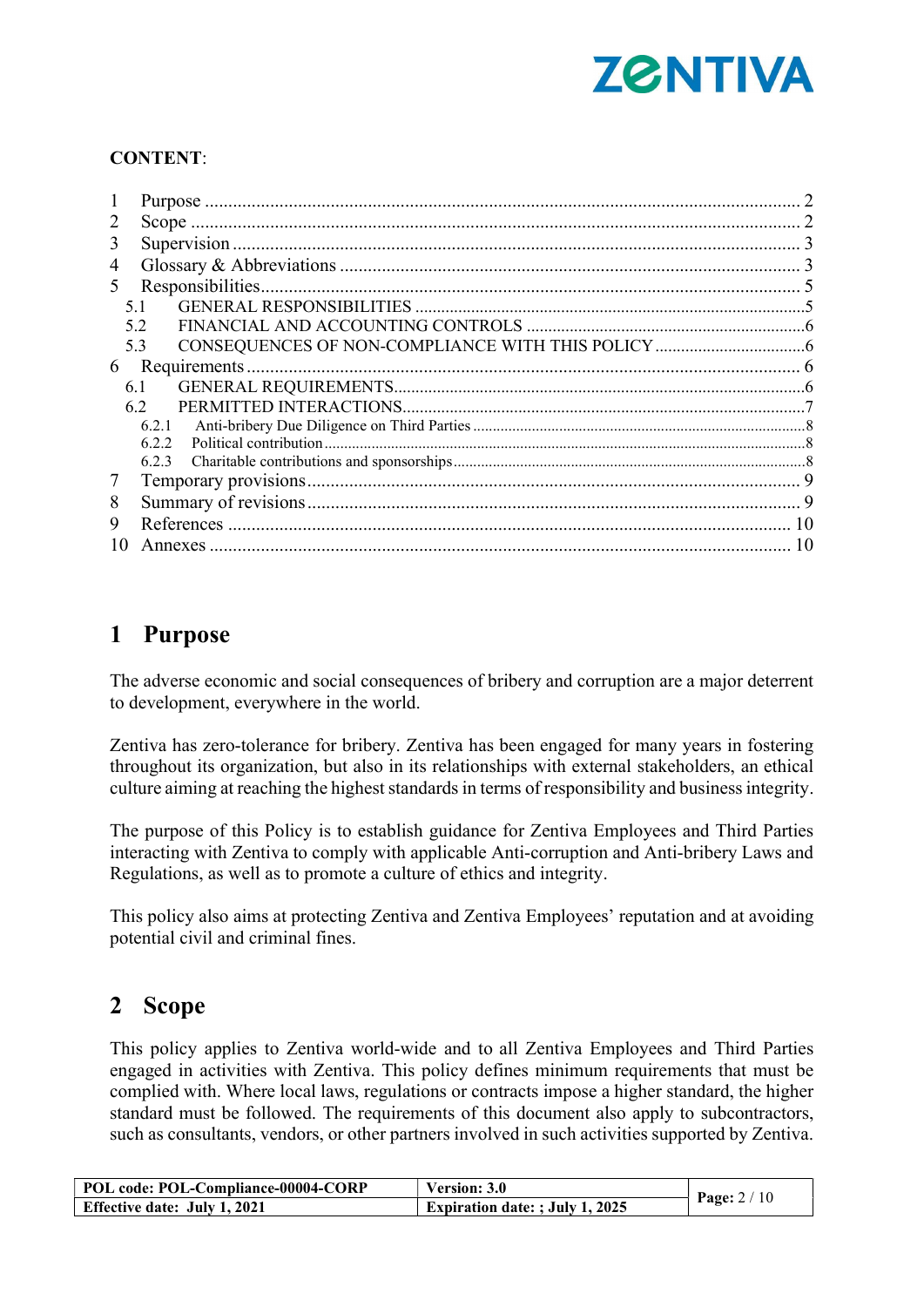

## 3 Supervision

The Legal Department – Head of Compliance is authorized and instructed to control compliance with the provisions of this policy.

# 4 Glossary & Abbreviations

Affiliate: any person that at such time is controlled by or is under common control of AI Sirona (Luxembourg) Acquisition S.a.r.l, Company No. B223382, with its seat at 5, rue des Capucins, L-1313 Luxembourg, Grand Duchy of Luxembourg. The term 'control' (and its grammatical variations) shall mean (i) possession, direct or indirect, through one or more intermediaries, of the power to direct the management or policies of a person, whether through ownership of voting securities, by contract relating to voting rights or otherwise, or (ii) ownership, direct or indirect, through one or more intermediaries, of more than fifty percent (50%) – or any other percentage as per any applicable law which enables to exercise the Control – of the outstanding voting securities or other ownership interest of such person.

Anti-corruption and Anti-bribery Laws and Regulations: any applicable national and/or international law or regulation addressing corruption and/or bribery, including, without limitation, the U.S. Foreign Corrupt Practices Act (FCPA) and the U.K. Bribery Act 2010 (UKBA), as well as applicable international conventions, including without limitation, the Organisation for Economic Co-operation and Development (OECD) Anti-Bribery Convention and the United Nations (UN) Convention against Corruption.

Bribe: anything of value. It is an act of offering, promising or giving a financial or other advantage or benefit to another person with the intent to induce improper performance of a business or public function, especially to do or not do something within the scope of, or facilitated by, their job or position.

Zentiva Code or Code: Code of Ethics

Compliance Officer: Head of Compliance, Compliance Officer, acting Compliance Officer or the designated person identified by the Head of Legal or Head of Compliance in cooperation with Head of Affiliate (General Manager/Country Manager) in a country where there is no Compliance Officer.

| POL code: POL-Compliance-00004-CORP | <b>Version: 3.0</b>                    |                       |
|-------------------------------------|----------------------------------------|-----------------------|
| <b>Effective date: July 1, 2021</b> | <b>Expiration date: ; July 1, 2025</b> | <b>Page:</b> $3 / 10$ |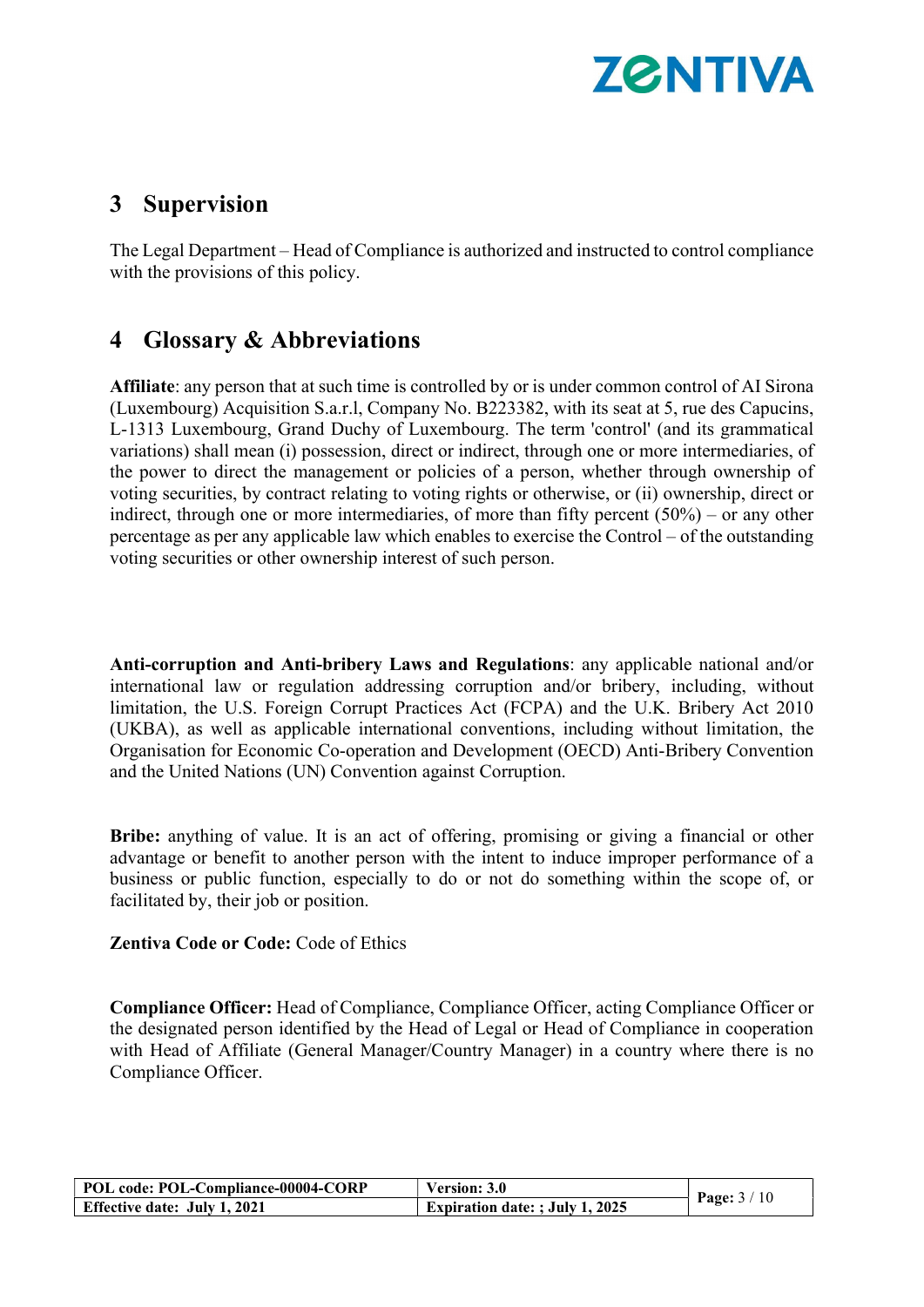

Facilitating Payments: Payments to any Government Organization or Government Official, made in order to expedite or secure performance of non-discretionary, routine governmental actions (e.g.: processing a visa, customs invoice, or other governmental paper).

Government or Government Organization: any ministry, department, administration, or agency owned or controlled in whole or in part by the government, any public international organizations and their agencies or instrumentality/institution of a government (including a government-controlled enterprise), and any organization/institution considered to be a government department or administrative office under any local law.

Government Official: individuals, even working part time, in the following categories:

- Any officer or employee (including any person nominated or appointed to be an officer or employee) of a Government or a Government Organization;
- Any person acting in an official capacity on behalf of a Government or a Government Organization;
- Any officer or employee of a company or business owned in whole or part by a Government or a Government Organization;
- Any officer or employee of a public international organization, such as the World Health Organization, World Bank or the United Nations;
- Any officer or employee of a political party or any person acting in an official capacity on behalf of a political party; and/or Any candidate for political office.

Healthcare Organisations (HCO): A healthcare, medical or scientific association or organisation (irrespective of the legal or organisational form) such as a hospital, clinic, foundation, university or other teaching institution, or learned society. Also, any entity through which one or more Healthcare Professionals provide healthcare services. Wholesalers, distributors, and similar commercial intermediaries are not considered Healthcare Organisations. Pharmacy businesses are always healthcare organisations, even if they are

retailers and regardless of their ownership or ownership structure.

Healthcare Professional (HCP): a member of the medical, dental, pharmacy or nursing professions or any other person who, in the course of their professional activities, may prescribe, dispense, purchase, supply, recommend or administer a medicinal product. It includes any official or employee of a government agency or other organisation (whether in the public or private sector) who may purchase, supply, recommend or administer medicinal products. It also includes any employee of a pharmaceutical company whose primary occupation is that of a practising healthcare professional. It excludes other employees of pharmaceutical companies, and wholesalers or distributors of medicinal products. Individual pharmacists are healthcare professionals.

Joint-Venture / Partnership: means an entity in which Zentiva has direct or indirect ownership of fifty percent (50%) or less of the equity having the power to vote on or direct the affairs of the entity.

| POL code: POL-Compliance-00004-CORP | Version: 3.0                           |                     |
|-------------------------------------|----------------------------------------|---------------------|
| <b>Effective date: July 1, 2021</b> | <b>Expiration date: ; July 1, 2025</b> | <b>Page:</b> $4/10$ |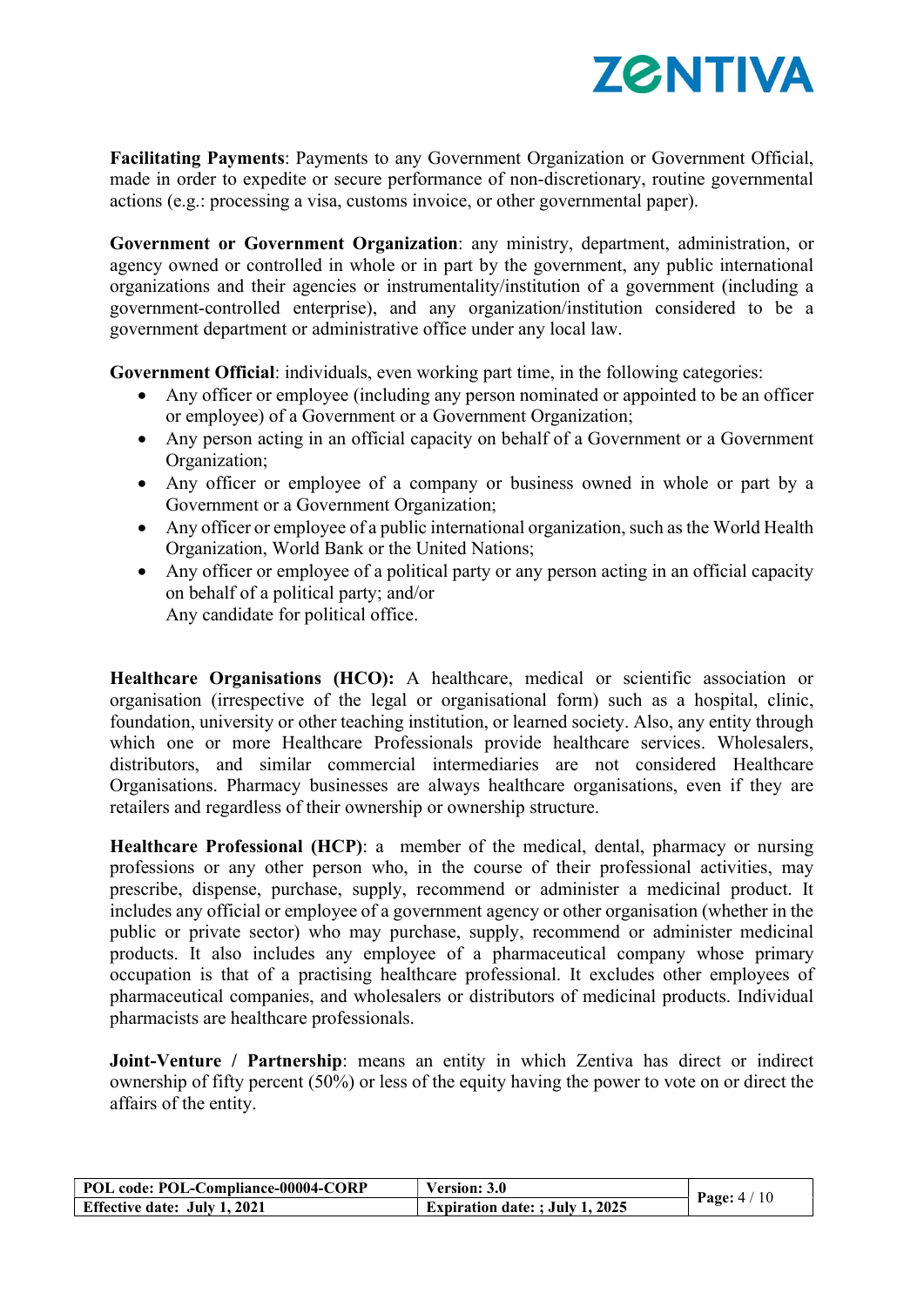

Kickback Payments: Negotiated bribes hidden in a fraudulent or inflated payment/invoice (generally for goods or services which were not needed, of inferior quality, or both), paid to a recipient as compensation or reward for providing favourable treatment or services to another party.

Political Contributions: a financial or in-kind (e.g. resources, facilities or employee time) contribution made to support political activities, politicians or electoral candidates (either directly or indirectly, at local, national or international level).

Soft dollars practices: any in-kind payment made by an entity or individual to its service providers. Instead of paying the service providers with cash (i.e. hard dollars), the entity/individual pays in-kind (i.e. with soft dollars) by passing on business to its service providers.

Third Party: any person who has or may have, due to his/her functions or responsibilities, an influence in any capacity to take or not a decision relating to any existing or future Zentiva product or to any Zentiva activities. For the purposes of this Policy, a distinction is made between two main categories of Third Parties:

- Third Parties from the private sector, such as suppliers, distributors, consultants, etc.
- Third Parties who are considered under this policy and/or under more detailed or stringent local laws as Government Officials.

Zentiva: any Affiliate solely and/or all Affiliates together.

Zentiva Employee: any employee of Zentiva whether full time or part time, temporary or trainee and any other employee category according to local law.

Zentiva products: over-the-counter medicines and prescription-only medicines in case Zentiva is their marketing authorisation holder.

### 5 Responsibilities

### 5.1 GENERAL RESPONSIBILITIES

This policy defines standards, as a minimum requirements to be followed by Zentiva worldwide. The localisation, communication, dissemination, training and compliance with this policy are under the responsibility of each Affiliate with support and in cooperation with the Compliance department.

Fostering a culture of integrity throughout the organization and clearly communicating on Zentiva's expectations contribute to reduce the risk of bribery and corruption. Managers are responsible to contribute to the understanding by all members of their teams of what bribery is, as well as, how to prevent it.

Each Affiliate is obliged to implement this policy. Local standard Operating Procedure ("SOP") based on this policy should be developed only in those cases when necessary to implement special requirements of local laws, applicable regulations, and codes of practice.

| POL code: POL-Compliance-00004-CORP | <b>Version: 3.0</b>                    |                     |
|-------------------------------------|----------------------------------------|---------------------|
| <b>Effective date: July 1, 2021</b> | <b>Expiration date:</b> ; July 1, 2025 | <b>Page:</b> $5/10$ |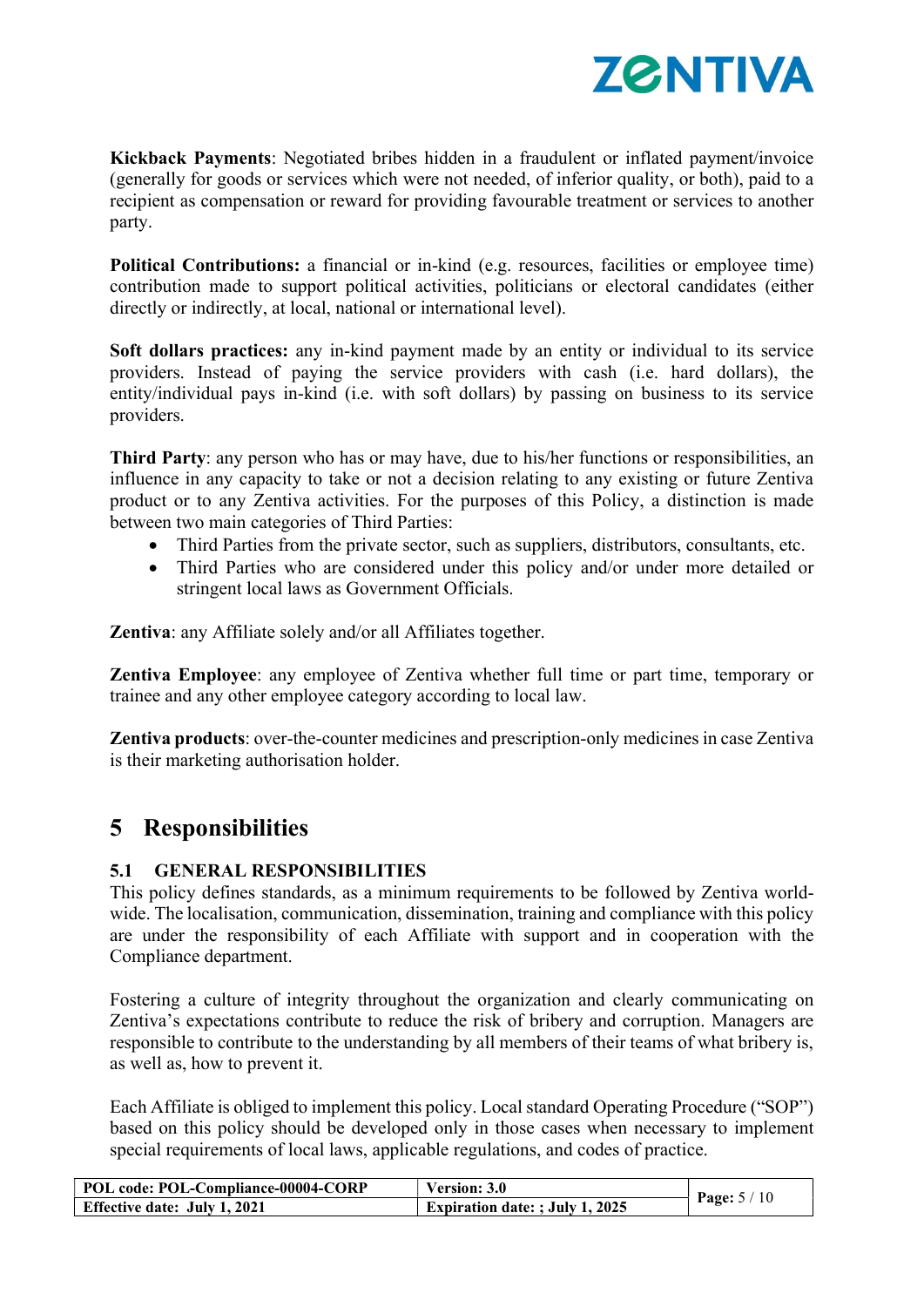

When implementing own local SOP, the Head of Compliance must approve in writing any exceptions or waivers to this policy. In case the amendments are driven by a local legislation requirement, the Head of Compliance shall be at least informed prior to SOP approval.

Each Zentiva Employee is responsible to comply with this Policy and is expected to take part in the trainings made available by the Compliance Department.

All applicable anti-bribery and anti-corruption trainings should be completed by an employee within 3 months upon assignment/onboarding.

Each Affiliate is responsible for facilitating and evidencing regular trainings (as frequently as required by local law, however, at least once a year) for Zentiva Employees on anti-bribery regulations at least within the scope stipulated in this Policy.

Each Zentiva Employee has a duty to prevent breaches of this Policy by reporting any questionable situation according to the Zentiva Global Policy on Speak-up.

Zentiva expects all Zentiva Employees to demonstrate an exemplary conduct and to fully comply with the provisions herein. Failure to comply with the terms of this policy may be subject to disciplinary actions in accordance with applicable labour law(s).

### 5.2 FINANCIAL AND ACCOUNTING CONTROLS

In accordance with all relevant rules, regulations and internal procedures, Zentiva requires that all books, records, and accounts are kept in reasonable detail to accurately and fairly reflect all transactions and dispositions of assets and that adequate internal controls are maintained to provide reasonable assurance that management is aware of, and directing, all transactions ethically and in compliance with applicable Zentiva policies and internal standards.

### 5.3 CONSEQUENCES OF NON-COMPLIANCE WITH THIS POLICY

Violations of Anti-corruption and Anti-bribery Laws and Regulations may result in civil and criminal penalties for Zentiva and Zentiva Employees, in addition to disciplinary actions against Zentiva Employees according to the internal regulations and the Zentiva Global Policy on Speak-up.

### 6 Requirements

### 6.1 GENERAL REQUIREMENTS

Zentiva seeks competitive advantage through high-quality products, services and performance, but never through unethical or illegal business practices. All Zentiva Employees must comply with all existing Anti-corruption and Anti-bribery Laws and Regulations.

Zentiva, Zentiva Employees and Third Parties are prohibited from giving, promising to give or offering to give anything of value (e.g. cash, gifts, employment offers, donations or

| POL code: POL-Compliance-00004-CORP | <b>Version: 3.0</b>                    |                     |
|-------------------------------------|----------------------------------------|---------------------|
| <b>Effective date: July 1, 2021</b> | <b>Expiration date: ; July 1, 2025</b> | <b>Page:</b> $6/10$ |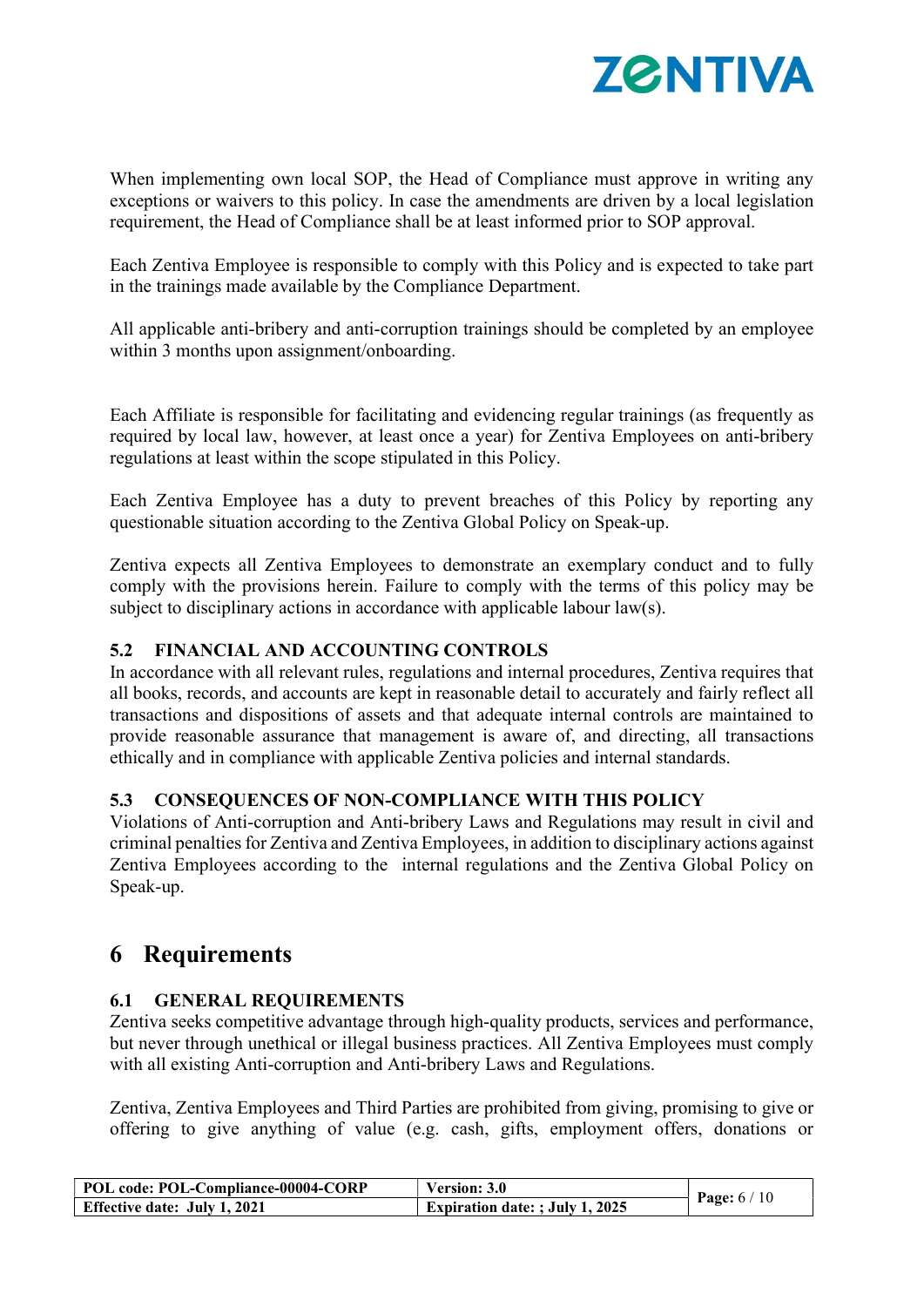

contributions etc.), to any person for the purpose of influencing any act or decision of the person, and/or the entity the person represents, in order to secure an improper advantage or to otherwise obtain or retain business for Zentiva.

The above prohibition also applies to indirect provision of anything of value to any person, including but not limited via the use of intermediaries or relatives of the person. Zentiva, Zentiva Employees and Third Parties are prohibited from making, offering to make, or authorizing a payment to any person or entity (e.g., suppliers, agent, distributor or intermediary) with knowledge that all or part of the payment will be offered or given to a person to secure an improper advantage or to obtain or retain business.

The prohibition set forth in this Policy also applies should Zentiva Employees use their own personal funds or assets.

Zentiva prohibits Facilitating Payments, even when permitted under local law.

Zentiva, Zentiva Employees and Third Parties are prohibited from receiving, making, offering to make, or authorizing any Kickback Payments from or to any person or Third Party.

Zentiva has zero tolerance to corruption and bribery. Bribes can take many forms such as gifts, entertainment kickbacks, facilitating payments, any portion of contract payments, soft dollar practices, political or charitable contributions. Even the promise or offer of a bribe in any form is prohibited.

Moreover, significant legal restrictions may apply in countries where Zentiva operates. Therefore, Zentiva Employees must ensure their full understanding of all such restrictions and associated policies and procedures before acting on behalf of Zentiva.

### 6.2 PERMITTED INTERACTIONS

In order to promote a culture of ethics and integrity, as well as to comply with all applicable Anti-corruption and Anti-bribery Laws and Regulations, Zentiva has implemented a comprehensive set of policies and standards defining clear rules that must be complied with by Zentiva and all Zentiva Employees and, when applicable, by Third Parties.

These policies and standards govern certain activities to ensure they are implemented for genuine and legitimate business reasons and include specific provisions aiming at preventing bribery and corruption.

Among others, these policies and standards cover the following areas:

- Zentiva and Third-Party Events
- Procurement process
- Interactions with Third Parties
- Scientific Engagement with Healthcare Professionals
- Conducting Anti-Bribery Due Diligence on Third Parties
- Conflict of Interest
- Interactions with Patient, Patient Advocate and Patients' Organizations
- Supplier Code of Conduct

| POL code: POL-Compliance-00004-CORP | Version: 3.0                           |              |
|-------------------------------------|----------------------------------------|--------------|
| <b>Effective date: July 1, 2021</b> | <b>Expiration date: ; July 1, 2025</b> | Page: $7/10$ |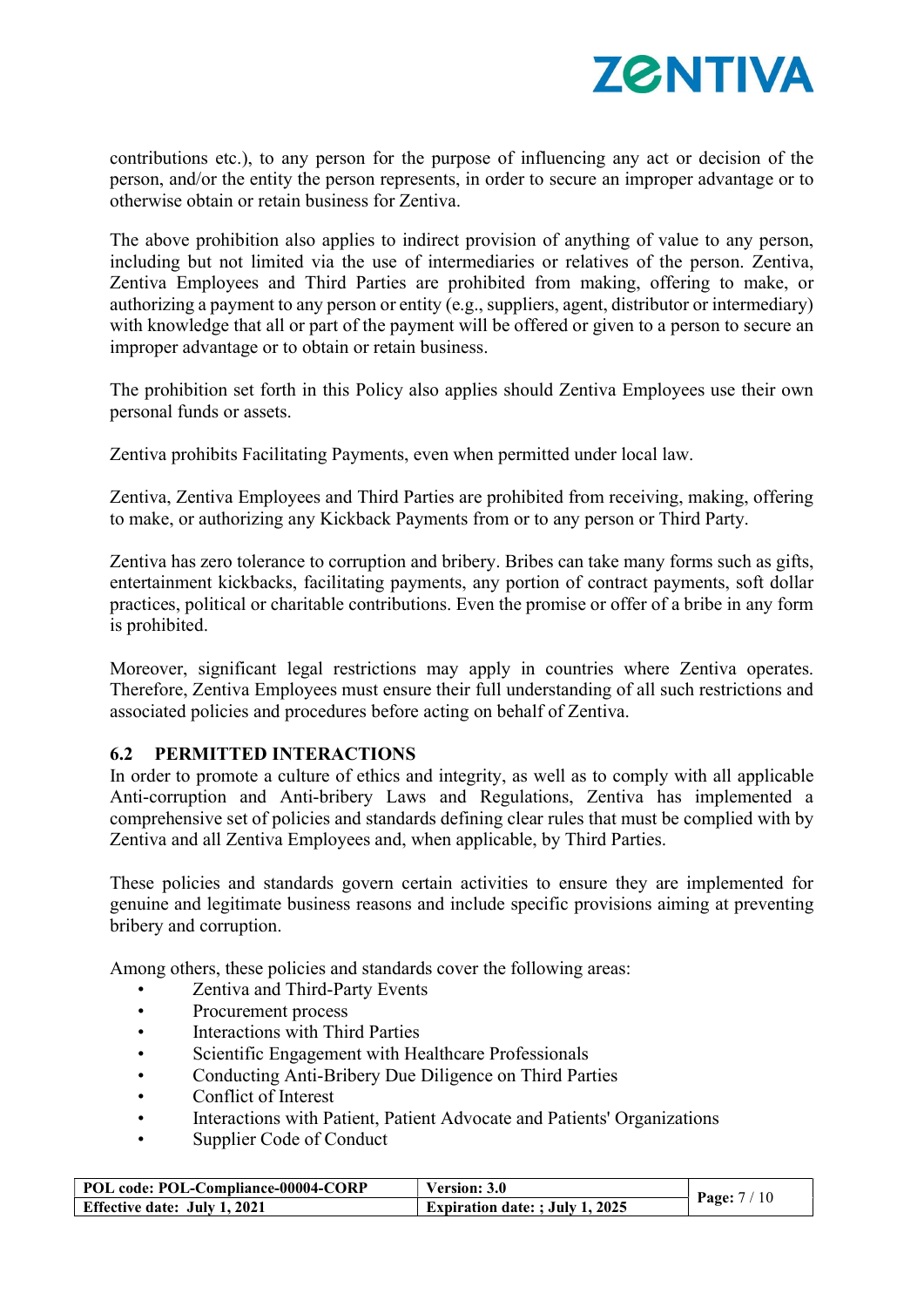

This set of policies and standards is continuously assessed, updated and complemented if needed, to ensure adequacy with the evolution of the legal and regulatory framework, as well as, of the risk associated with the Zentiva activities.

These policies and standards are not meant to be exhaustive in addressing all the circumstances that may arise. If a particular situation is not covered or the provisions of the policies and standards are not clear to a Zentiva Employee, he or she must consult his or her manager and or the Compliance Department.

#### 6.2.1 Anti-bribery Due Diligence on Third Parties

As described in Zentiva Corporate Guideline on Due Diligence Process, Zentiva conducts riskbased anti-bribery due diligence on Third Parties to avoid or to mitigate the risk of Third-Party corrupt conduct.

Furthermore, appropriate anti-corruption and anti-bribery due diligence must be conducted, in accordance with relevant business practices and Zentiva policies and procedures, in advance of making any investment in a non-Zentiva business entity or entering into any Joint-Venture/ Partnership agreement.

#### 6.2.2 Political contribution

No Contributions or Sponsorship intended for a political purpose shall be granted without a written approval of the Zentiva CEO.

### 6.2.3 Charitable contributions and sponsorships

Contributions or Sponsorship shall not be intended to inappropriately influencing HCPs or HCOs and must not influence decisions on research programmes and/or of persons benefitting from the Contributions or Sponsorship.

Contributions or Sponsorship cannot be provided to:

• recipients that discriminate on the basis of race, colour, creed, gender, sexual orientation or national origin;

• organizations or programs designed to solely influence legislation or to elect candidates to public office, unless specifically approved by Zentiva CEO; or

religious organizations, except when proposed project is specifically related to (1) health; (2) public services; (3) educational institutions; (4) art; and (5) sports, but not for religious purpose.

Contributions, however, cannot be provided to individuals, and for-profit organisations.

Regarding the process, please refer to the Corporate Policy on Interactions with third parties.

| POL code: POL-Compliance-00004-CORP | Version: 3.0                           |                     |
|-------------------------------------|----------------------------------------|---------------------|
| <b>Effective date: July 1, 2021</b> | <b>Expiration date: ; July 1, 2025</b> | <b>Page:</b> $8/10$ |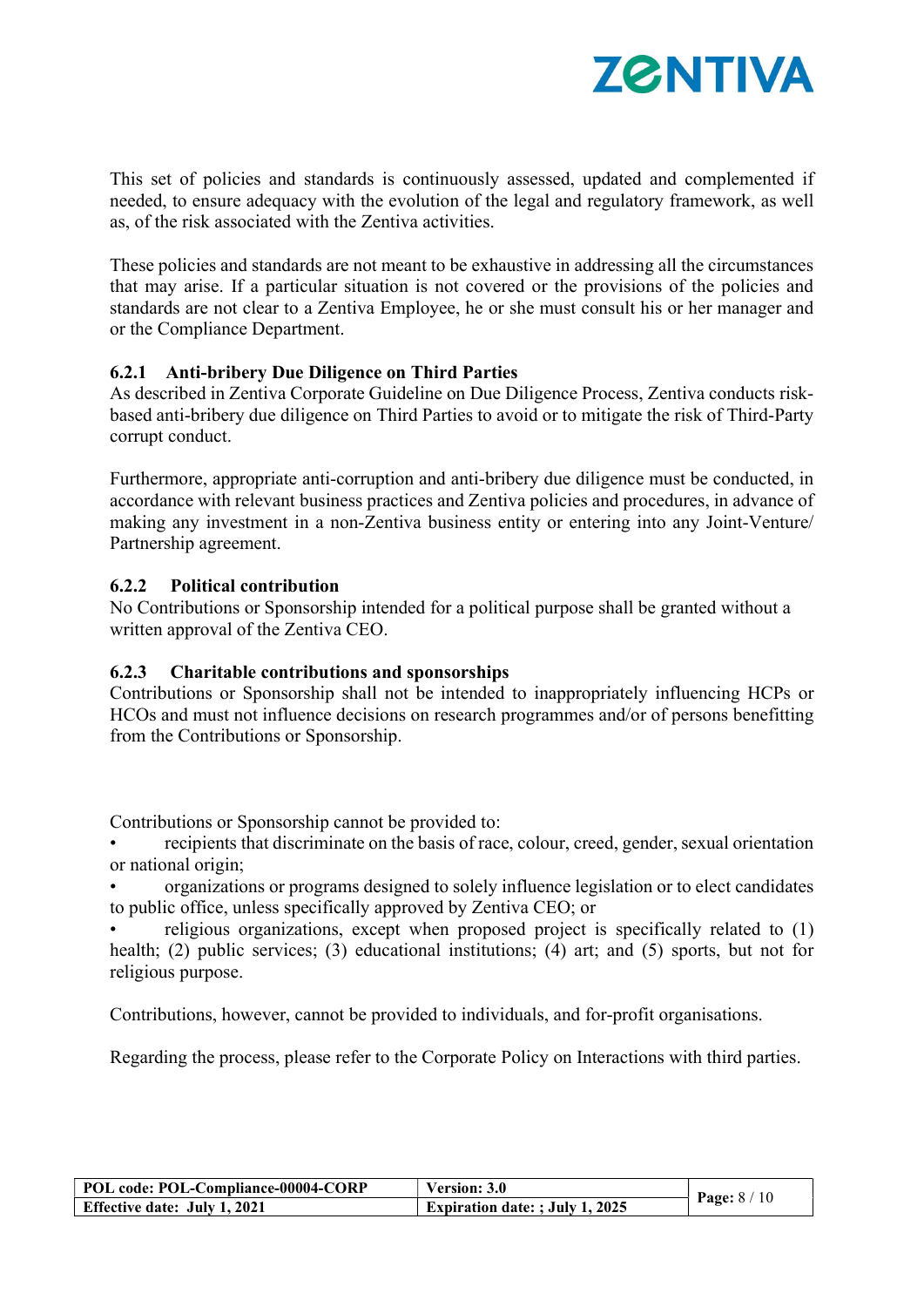

# 7 Temporary provisions

Not applicable

# 8 Summary of revisions

| version<br>1   | New document                                                                                                                                                                                                                                                                                                                                                                                                                                                                                                                                                                                                     |  |
|----------------|------------------------------------------------------------------------------------------------------------------------------------------------------------------------------------------------------------------------------------------------------------------------------------------------------------------------------------------------------------------------------------------------------------------------------------------------------------------------------------------------------------------------------------------------------------------------------------------------------------------|--|
|                |                                                                                                                                                                                                                                                                                                                                                                                                                                                                                                                                                                                                                  |  |
|                |                                                                                                                                                                                                                                                                                                                                                                                                                                                                                                                                                                                                                  |  |
|                | 4 Glossary & Abbreviations<br>Affiliate<br>Compliance Officer<br>Zentiva Code or Code<br>Zentiva                                                                                                                                                                                                                                                                                                                                                                                                                                                                                                                 |  |
| $\overline{2}$ | 5 Responsibilities                                                                                                                                                                                                                                                                                                                                                                                                                                                                                                                                                                                               |  |
|                | 5.1 General responsibilities<br>third an seventh article updated<br>added the Article re to trainings.                                                                                                                                                                                                                                                                                                                                                                                                                                                                                                           |  |
| 3              | 4 Glossary & Abbreviations<br>Affiliate<br>Anything of value removed<br><b>Bribe</b><br>HealthCare Professional<br>HealthCare Organisation<br>Person – removed<br>Political contributions<br>Soft dollars practices<br>Zentiva<br>Zentiva Code or Code<br>5 Responsibilities<br>Article 1, 6 and 7 updated<br>Article 5.2 and 5.3 updated<br>6 Requirements<br>6.1 General requirements<br>Article $1, 2, 3, 6$ and 8 updated<br>Article 7 added<br>6.2 Permitted interactions<br>Article 1, 3 and 5 updated<br>6.2.1 Anti-bribery Due Diligence on Third Parties updated<br>6.2.2 Political contributions added |  |

| POL code: POL-Compliance-00004-CORP | Version: 3.0                           |                     |
|-------------------------------------|----------------------------------------|---------------------|
| <b>Effective date: July 1, 2021</b> | <b>Expiration date: ; July 1, 2025</b> | <b>Page:</b> $9/10$ |